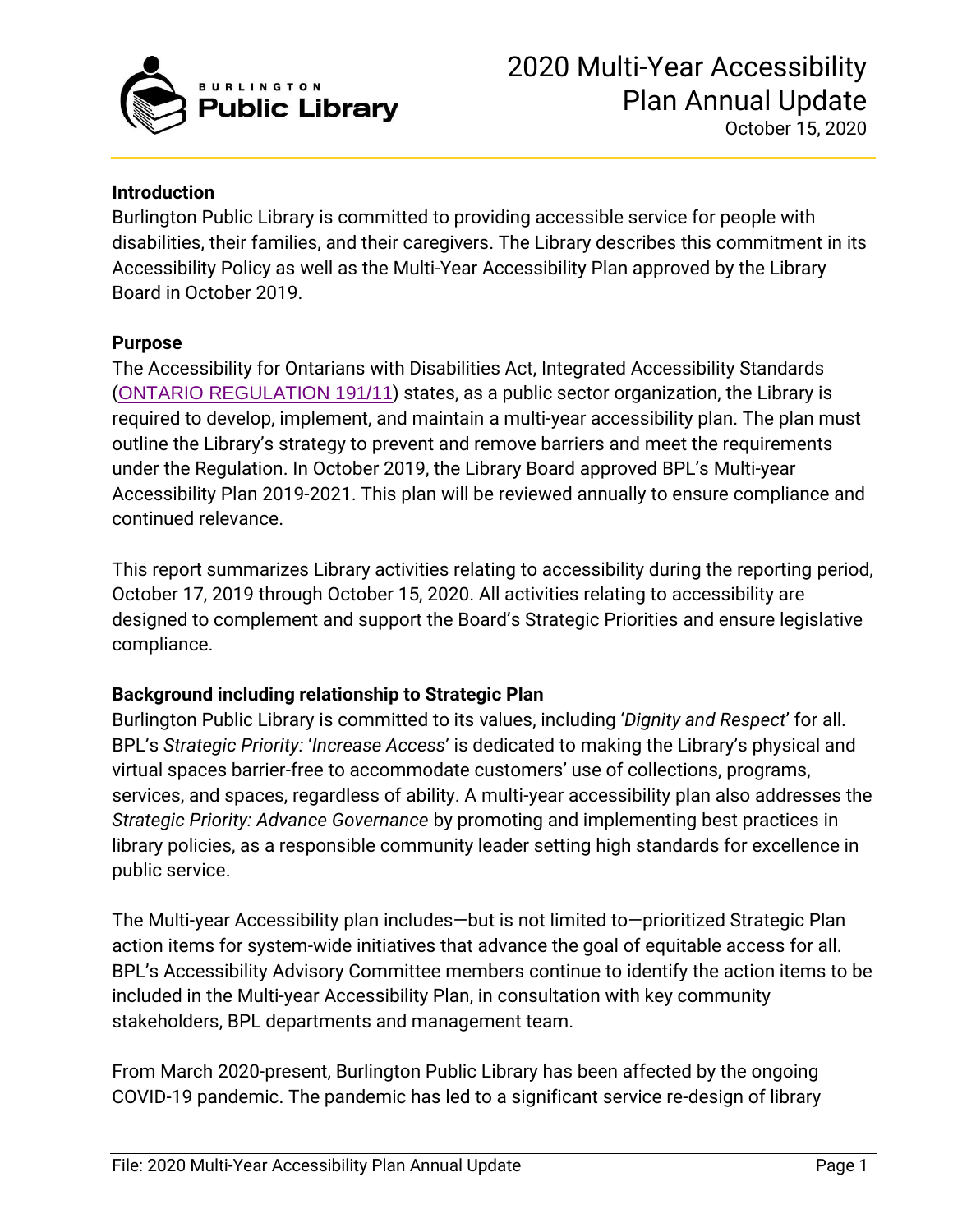

services during this period and has led to a delay or change in some of the 2019/2020 Action items in the Multi-Year Accessibility Plan. However, an accessibility lens has been applied through BPL's COVID-19 Service Redesign Strategy, several of the initiatives to address pandemic requirements have also enabled accessibility improvements. The Plan and its action items are organized according to the current AODA standards— Customer Service, Information and Communication, Transportation, Employment, Design of Public Spaces—thereby strengthening the Library's commitment to the provincial legislation.

### **Risk Management**

According to Accessibility Ontario, failure to comply with the Accessibility for Ontarians with Disabilities Act, 2005, S.O. 2005, c. 11 and O. Reg. 191/11: Integrated Accessibility Standards, s. 4.(1) may result in thousands of dollars in fines per day for the organization and/or its managing directors or officers.

### **Conclusion**

A formalized Multi-year Accessibility Plan aligns Burlington Public Library with best practices in public libraries across Canada, as well as with provincial legislation, and addresses ongoing community needs with respect to equitable access to library services and resources. Reporting annually on the progress of BPL's Accessibility initiatives ensures that that Board is updated and confident we are meeting our legislative obligations.

#### **Report Author**

Respectfully submitted by: Christine Dalgetty, Director of Customer Experience Heather Martyn, Manager, Central Branch, Accessibility Coordinator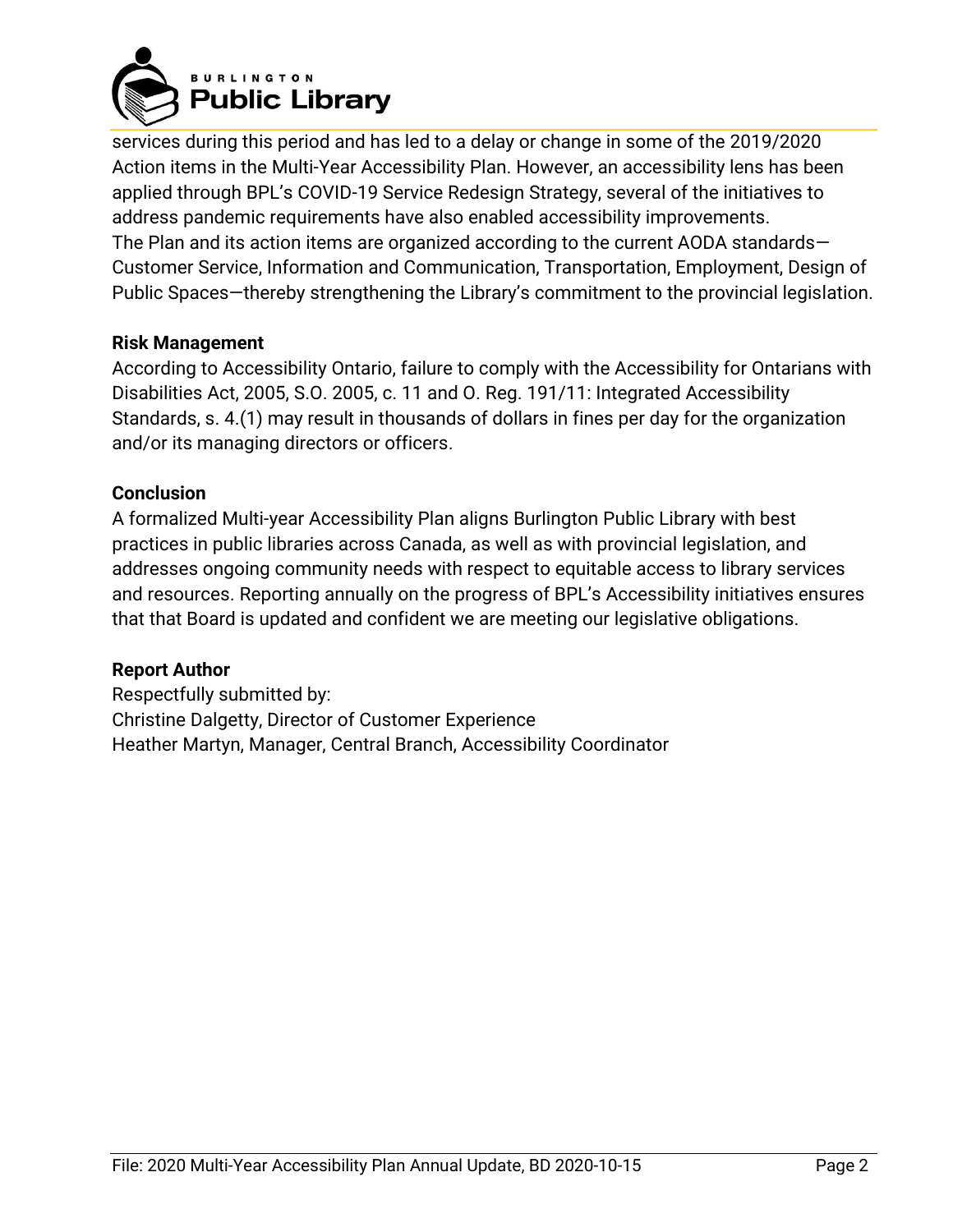

**Statement of Commitment:** Burlington Public Library is committed to providing all members of the community, including those with disabilities, with equitable access to all programs, resources, and services.

**Statement of Policy:** The library will comply with the Accessibility for Ontarians with Disabilities Act, 2005, Accessibility Standards for Customer Service, Ontario Regulation 429/07 and Integrated Accessibility Standards, Ontario Regulation 191-11, to identify the way services will be provided in an accessible manner for people with disabilities. The library will make every reasonable effort to ensure that services, programs, resources, and premises are accessible.

**Accessibility Planning:** Burlington Public Library assigns a Staff Accessibility Coordinator to develop, monitor, and report on the library's accessibility plan and its implementation to ensure compliance with AODA standards. The Staff Accessibility Coordinator participates in the City of Burlington's Accessibility Advisory Committee. A BPL Accessibility Advisory Committee of informed staff members is responsible for updates about best practices and changes to legislation affecting the library. The library makes available to associated party's information piece the provision of customer service for people with disabilities and the library's accessibility policy and practices.

## **Summary of Burlington Public Library's Accessibility Achievements**

## **Communication and Information**

Ontario's 'Communication and Information' Standard encourages organizations to provide access to their resources in formats suitable for a range of abilities. Burlington Public Library provides the following on an ongoing basis:

- A website featuring *BrowseAloud* and *text magnification*.
- A *SARA CE text reader*, which scans text and reads aloud, at the Central Branch.
- *Optelec Clearview CCTV machines*, featuring print magnification, at all locations except the Kilbride Branch.
- A choice of *telephone or email notifications* for customer holds awaiting pickup.
- *Zoomtext* screen magnification and colour-contrast software available at all locations.
- *Wide screens* on public access terminals, and at least one with a *large print keyboard* at each location.
- *Promotional materials* in accessible formats upon request.
- *Texting and electronic library service* to submit queries, comments, and suggestions.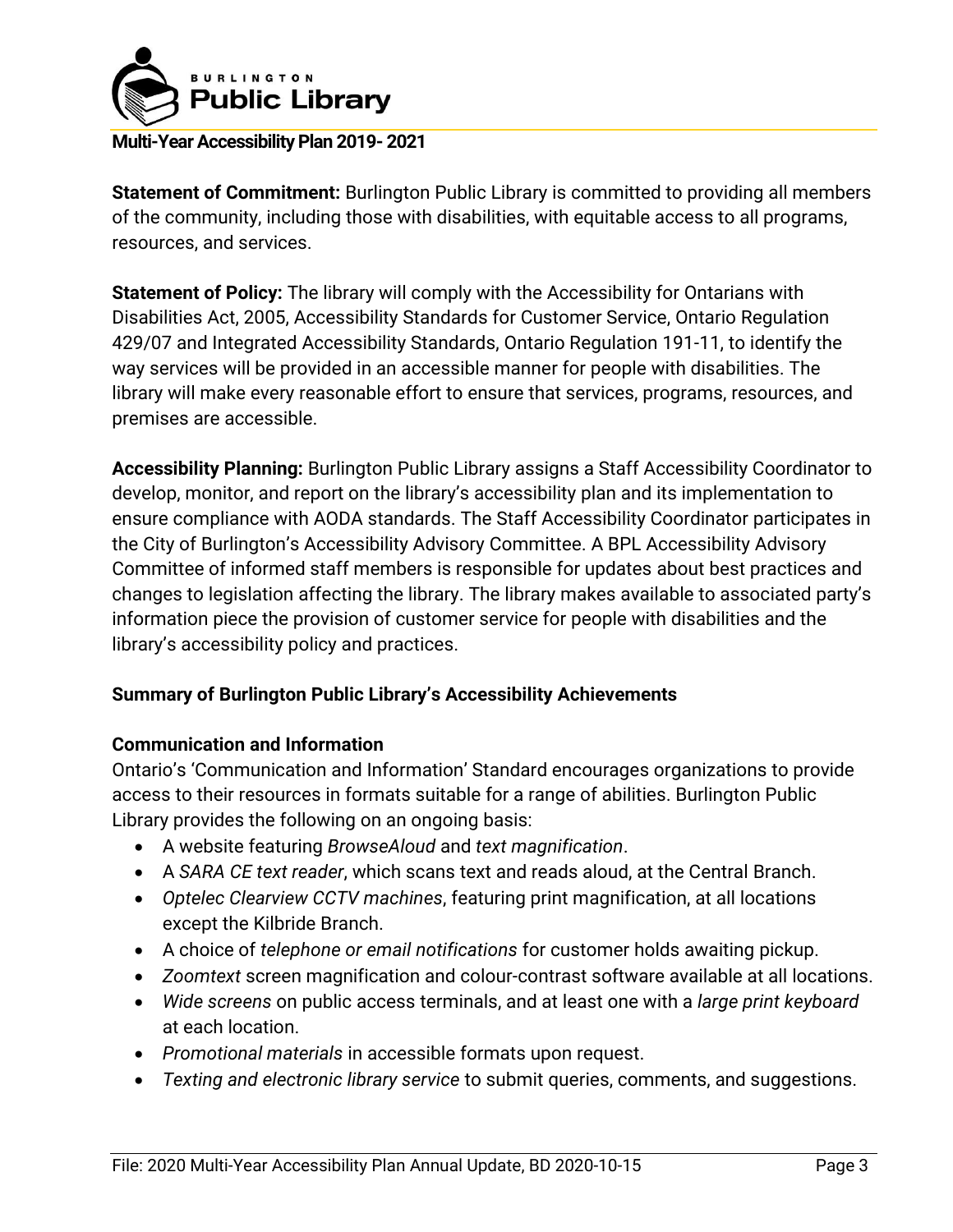

#### **Customer Service**

Ontario's Customer Service Standard asks organizations to provide their goods and services to customers in a manner that respects their dignity and independence, regardless of ability. Burlington Public Library strives to offer accessible collections, programs, and services for the enjoyment of everyone in the community:

#### **Collections**

Burlington Public Library offers accessible collections in a variety of formats:

- *Audio formats* for print materials as available.
- *Digital formats and devices* available for loan.
- *Large print books and magazines*.
- *DAISY discs and players* for customers with visual disabilities.
- A *children's braille collection* at the Central Branch.
- *Pre-loaded e-readers*, which eliminate the need for those with visual or physical disabilities to change discs or download devices with favourite reading material.
- *Cognitive Care kits* help support the skills and abilities of people living with early-, mid-, and late-stage dementia. The collection of twelve unique dementia-friendly kits contains an assortment of 10 to 12 prepared activities, games, and workbooks that encourage social engagement and success with daily activities.

#### **Programs**

Burlington Public Library locations host accessible in-house, outreach, and partner programs:

- *Paws 4 Stories*. This ongoing partnership with St. John Ambulance welcomes therapy dogs to library branches. Each dog is a non-judgmental audience to a child practicing their reading skills. This program is especially popular with children and adolescents with speech or reading disabilities. Caregivers have informed library staff members over the years that their children have enjoyed increased confidence and self-esteem because of this program.
- *Community Living partnership*. Clients from Community Living Burlington regularly visit Burlington Public Library branches for structured social time hosted by Library staff. Visits may include stories read aloud, followed by activities based on themes from the readings.
- *Read Free book discussion program*. This partnership with Community Living Burlington encourages adults with developmental disabilities to read aloud to each other to improve reading and comprehension skills.
- *Outreach literacy programs* in retirement/long-term care facilities. Library staff from various branches organize outreach visits to local retirement and long-term care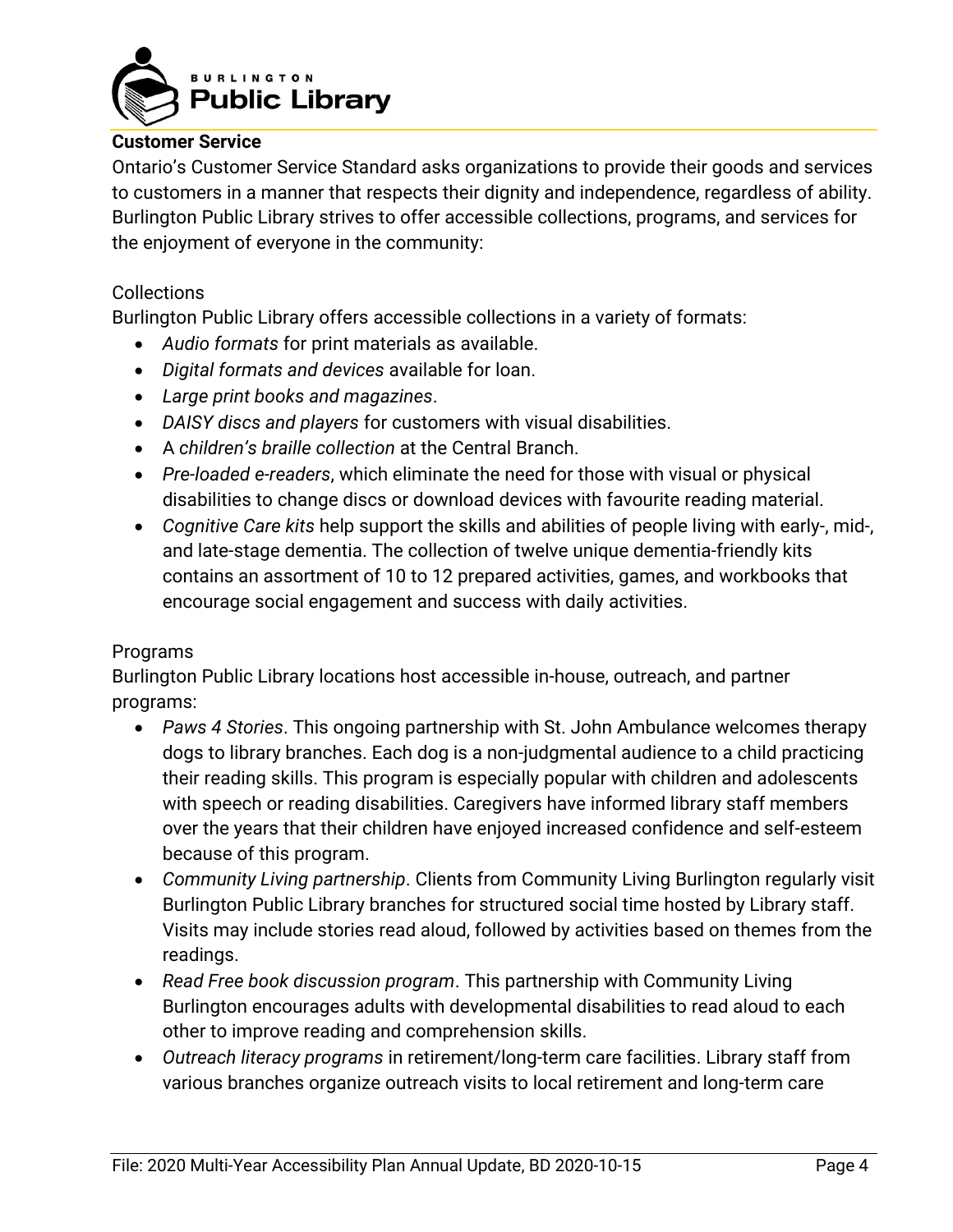

facilities to distribute and discuss library materials, to encourage continued literacy skills among residents.

## Services

Burlington Public Library offers services that improve access to library resources:

- *CELA assistance*. The Centre for Equitable Library Access (CELA) provides access to thousands of books, newspapers, and magazines in accessible formats to Canadians with print disabilities. Library staff are happy to assist customers to register for, and use, this service.
- *Visiting Library Services* to individuals and retirement/long-term care facilities. Library staff select materials of interest in a variety of formats for customers who are unable to access library collections themselves. Dedicated Library Volunteers delivery these selections to customers' residences monthly.
- *Access Card*. Burlington Public Library offers an Access Card to customers with disabilities who find it challenging to enjoy and return materials within traditional timelines. An Access Card provides flexibility with due dates and fines.
- *RFID technology*-enabled checkout kiosks. Burlington Public Library has added Radio Frequency Identification (RFID) tags to its collections to make borrowing materials quick and easy for customers. 'Quick read' and touch-screen checkout kiosks eliminate the need to scan items individually, thereby reducing manual handling of items, which benefits people with limited dexterity or upper body strength. Checkout kiosks also feature colour-contrast screens, sounds indicating successful scans, and multiple language selections.

## **Design of Public Spaces**

Ontario's Design of Public Spaces Standard ensures that new public areas, and existing areas undergoing extensive renovations, allow for maximum physical access to people with disabilities. Specific guidelines and measurements for the layout of public areas are outlined in the Accessibility for Ontarians with Disabilities Act (AODA), and in the City of Burlington Design Standards. Indoor and outdoor public spaces at all Burlington Public Library locations offer accessible features:

- *Wide, barrier-free walkways* leading to branch entrances/exits.
- *Automatic slide entrance/exit doorways*.
- *Mobile and/or adjustable furnishings*.
- *Colour contrasts* in furnishings, millwork, and indoor/outdoor signage.
- Ample *physical clearance* around furnishings and structures.
- *Accessible public washrooms* with push buttons, handrails, lower sinks and hand dryers, and high colour-contrast signage with braille.
- *Wheeled, adjustable baskets* to hold library materials while browsing.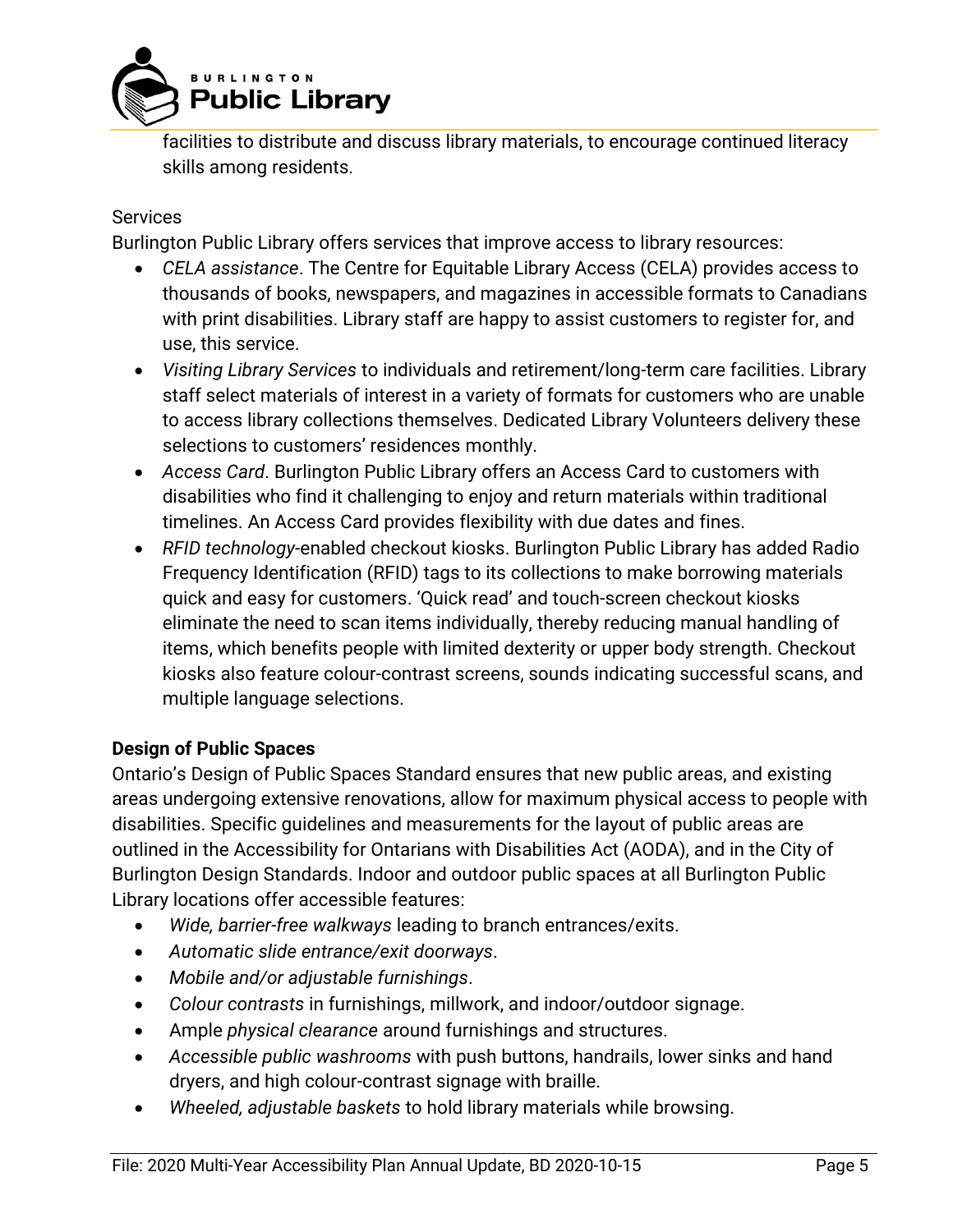

- *Wheelchair* availability at the Central Branch.
- *Hearing Assist System* in Centennial Hall at the Central Branch.
- *Service points* at standing and sitting heights for staff and customers.
- Clearly labeled *accessible parking spaces* close to branch entrances/exits, with nearby curb cuts.
- Proximity to *public transportation* stops.

# **Employment**

Ontario's Employment Standard encourages organizations to make workplace practices accessible and safe for people with disabilities. Burlington Public Library is proud to be an equal opportunity employer:

- *Accommodations* are offered and available during the interview process for all job candidates.
- Burlington Public Library provides Accessibility for Ontarians with Disabilities Act *(AODA) training* as part of its onboarding procedures for all new staff. Completed AODA training is also a requirement for all program partners and on-site contracted workers, as stipulated in collaboration agreements, requests for purchase, and requests for quotes.
- *Ergonomic and accessible workspaces and equipment* are available in staff areas at each location.
- *RFID-enabled workstations* in staff checkin and checkout areas provide 'quick read' computer technology. This technology minimizes manual handling of individual library materials as they leave, or return to, the Library, which reduces repetitive strain injuries among staff.
- Burlington Public Library has an *Accessibility Advisory Committee* consisting of staff members who share knowledge and updates with colleagues regarding provincial accessibility legislation on an ongoing basis. Burlington Public Library also is a nonvoting community member of the City of Burlington Accessibility Advisory Committee.

# **2020 Annual Update Multi-Year Accessibility Plan**

Burlington Public Library's 2019-2021 Multi-year Accessibility Plan outlines current, ongoing, and future projects that will advance the Library's continued commitment to accessible collections, programs, services, and public spaces to all members of the community.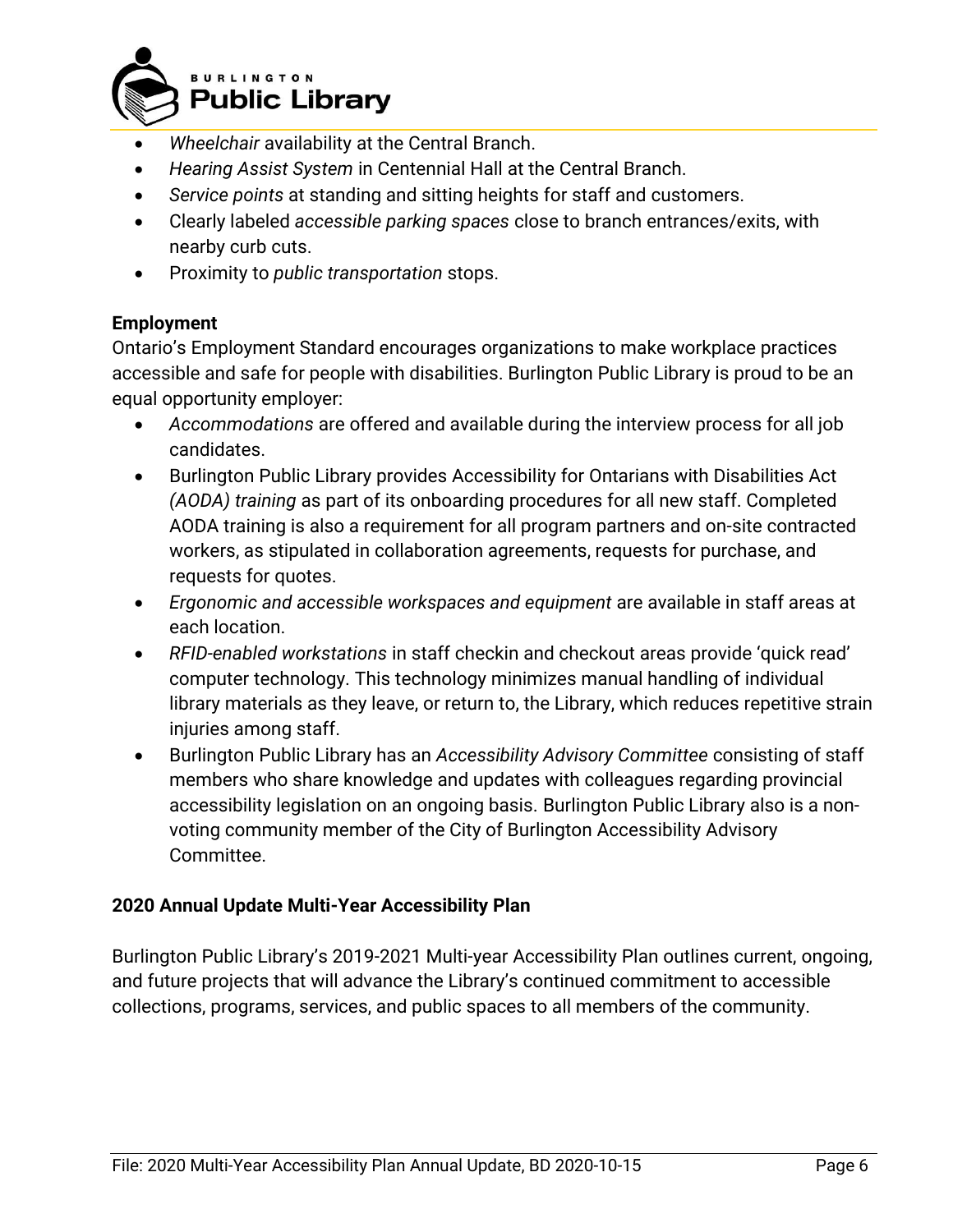

| <b>AODA Standard</b>    | <b>Action</b>           | <b>Description</b>           | <b>Progress</b> |
|-------------------------|-------------------------|------------------------------|-----------------|
|                         |                         |                              |                 |
| 2019                    |                         |                              |                 |
| <b>Customer Service</b> | <b>Visiting Library</b> | Increase capacity for VLS    | Deferred due    |
|                         | Services expansion      | through ongoing              | to COVID-19     |
|                         |                         | recruitment of staff         |                 |
|                         |                         | selectors, volunteers; staff |                 |
|                         |                         | training for CELA            |                 |
| <b>Customer Service</b> | BiblioCommons/new       | <b>BiblioCommons</b>         | Completed       |
|                         | website                 | implementation with new      |                 |
|                         | implementation          | website design to allow      |                 |
|                         |                         | for interactive reader       |                 |
|                         |                         | services, reviews, and       |                 |
|                         |                         | search tags                  |                 |
| <b>Customer Service</b> | New print               | New printers in public       | Completed       |
|                         | management              | areas of all locations with  |                 |
|                         | printers                | wider, more responsive       |                 |
|                         |                         | screens                      |                 |
| <b>Customer Service</b> | New open hours;         | New branch schedules         | Completed       |
|                         | Build capacity for      | include more off-desk        |                 |
|                         | more outreach           | time for Programmers to      |                 |
|                         | opportunities           | spend time outside library   |                 |
|                         |                         | buildings to bring           |                 |
|                         |                         | programming and              |                 |
|                         |                         | information to customers     |                 |
|                         |                         | where they are               |                 |
| <b>Customer Service</b> | <b>RFID</b>             | RFID technology              | Completed       |
|                         | implementation, part    | implementation at service    |                 |
|                         | $\overline{2}$          | points and checkin areas     |                 |
| <b>Customer Service</b> | Explore full online     | Identify and eliminate       | Completed       |
|                         | card registration       | barriers to accessing        |                 |
|                         |                         | library collections and      |                 |
|                         |                         | services by increasing       |                 |
|                         |                         | online capabilities for      |                 |
|                         |                         | customers                    |                 |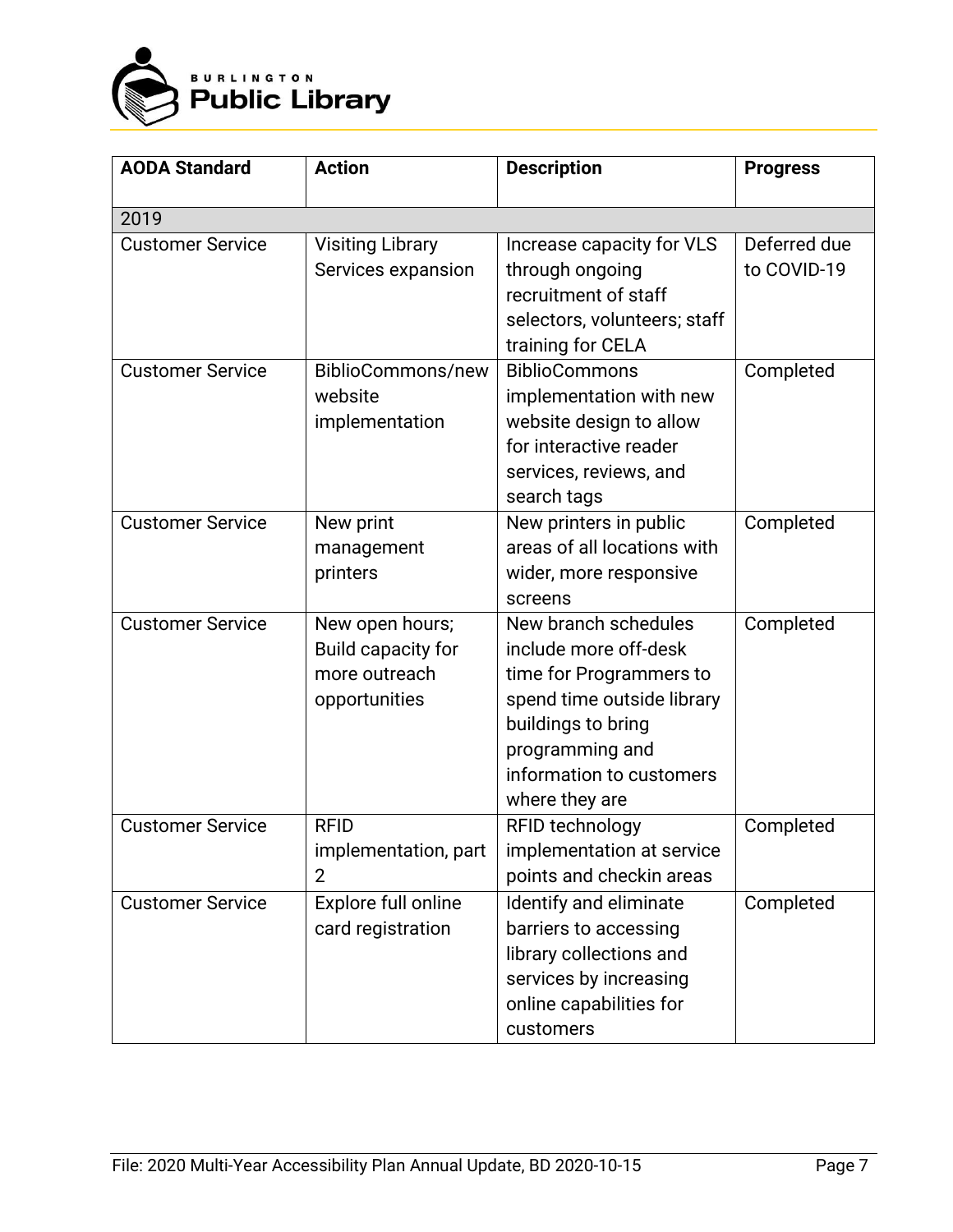

| <b>Customer Service</b><br><b>Customer Service</b>            | Investigate auto-<br>renewal for<br>checkouts<br>Purchase C-pens for<br>all locations | Auto-renewal of checked<br>out materials with no<br>holds to eliminate overdue<br>fines on available<br>materials<br>C-pens (portable read-<br>aloud devices for people<br>with print disabilities)<br>purchased for in-house<br>use at all locations | Completed<br>Completed                                                               |
|---------------------------------------------------------------|---------------------------------------------------------------------------------------|-------------------------------------------------------------------------------------------------------------------------------------------------------------------------------------------------------------------------------------------------------|--------------------------------------------------------------------------------------|
| <b>Customer Service</b>                                       | <b>Create Cognitive</b><br>care kits                                                  | Cognitive care kits<br>available to VLS<br>customers with memory<br>issues                                                                                                                                                                            | Completed                                                                            |
| <b>Customer Service</b>                                       | Purchase of Echo<br><b>DOTS</b>                                                       | Echo DOTS purchased<br>with grant funds to<br>increase customers'<br>comfort level with SMART<br>technology                                                                                                                                           | Completed<br>Repurposed<br>Echo DOTS to<br>programming<br>Due to privacy<br>concerns |
| <b>Customer Service;</b><br>Design of Public<br><b>Spaces</b> | Dementia-friendly<br>Library proposal                                                 | Creating dementia-friendly<br>guidelines for increased<br>library accessibility                                                                                                                                                                       | Incomplete.<br>More info<br>needed.                                                  |
| Design of Public<br><b>Spaces</b>                             | Install automatic<br>sliding doors at<br>Central                                      | Replace public<br>entrance/exit doors at<br>Central with automatic<br>sliding doors for ease of<br>use                                                                                                                                                | Completed                                                                            |
| Design of Public<br><b>Spaces</b>                             | <b>Central Children's</b><br>space renewal                                            | Layout and furnishings to<br>focus on STEM and self-<br>directed learning                                                                                                                                                                             | Completed                                                                            |
| Design of Public<br><b>Spaces</b>                             | Renovations to<br>Central public<br>washrooms                                         | Renewal of public<br>washroom facilities with<br>AODA upgrades                                                                                                                                                                                        | Completed                                                                            |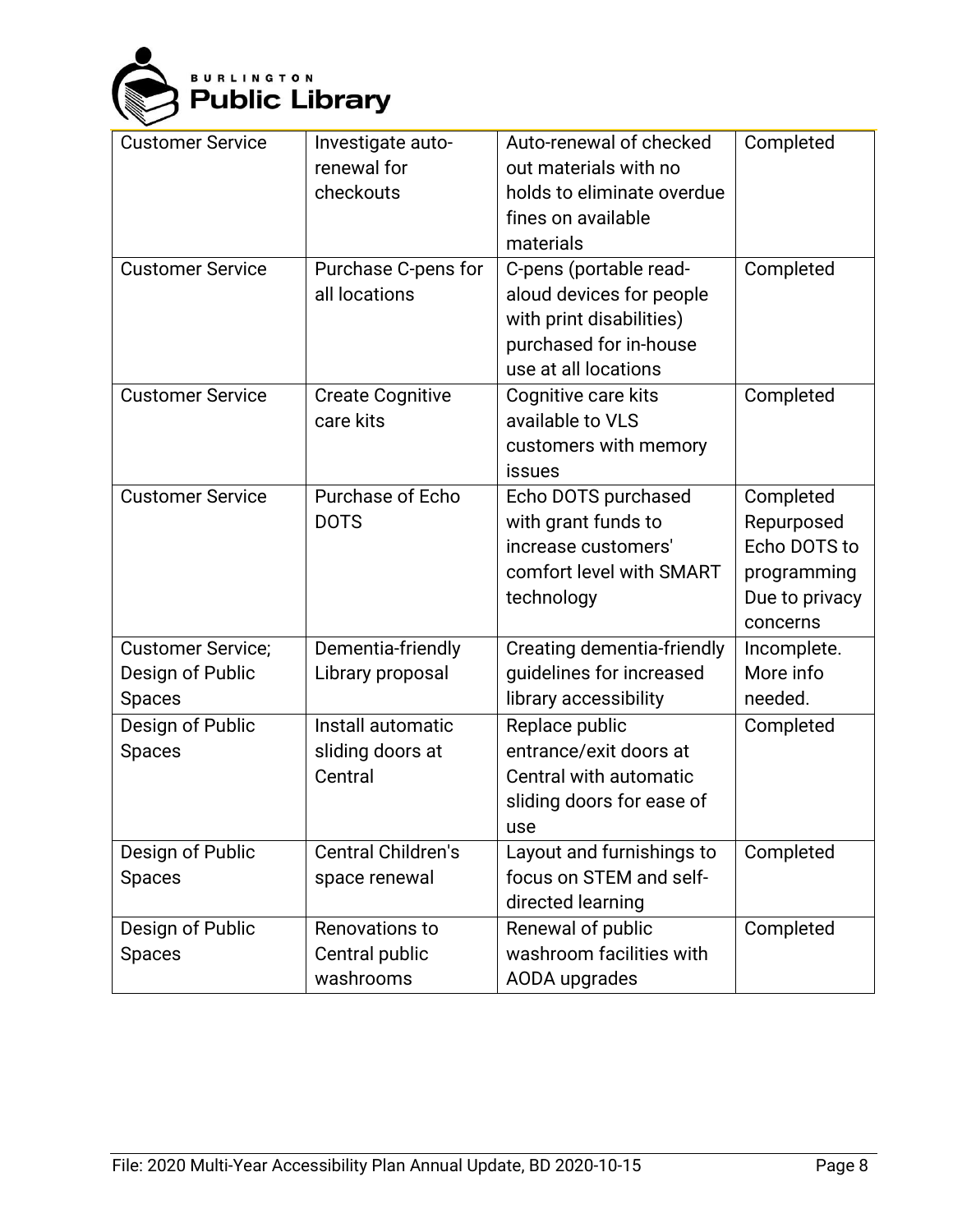

| Design of Public   | Review of staff         | Audit of existing work and     | Deferred due |
|--------------------|-------------------------|--------------------------------|--------------|
| Spaces; Employment | workspaces and          | storage spaces. Needs          | to COVID-19, |
|                    | storage                 | assessment of                  |              |
|                    |                         | departments and                |              |
|                    |                         | individual staff members,      |              |
|                    |                         | draft recommendations,         |              |
|                    |                         | and implementation plan        |              |
| Design of Public   | <b>Aldershot Branch</b> | <b>Rotating Aldershot</b>      | Completed    |
| <b>Spaces</b>      | shelving refresh        | shelving to improve            |              |
|                    |                         | customer access and            |              |
|                    |                         | staff sightlines               |              |
| Design of Public   | New Appleby Branch      | <b>Adjusting New Appleby</b>   | Completed    |
| <b>Spaces</b>      | shelving refresh        | shelving to improve            |              |
|                    |                         | customer access and            |              |
|                    |                         | staff sightlines               |              |
| Information and    | Collection              | <b>New Collection</b>          | Completed    |
| Communication      | Management              | <b>Management Strategy</b>     |              |
|                    | <b>Strategy</b>         | includes review and            |              |
|                    |                         | purchase of existing and       |              |
|                    |                         | new accessible formats         |              |
| Information and    | Audit of external       | Review of BPL brand;           | Deferred due |
| Communication      | promotional             | Review of promotional          | to COVID-19  |
|                    | materials               | materials to include           |              |
|                    |                         | accessible formats             |              |
| Information and    | Audit of in-branch      | Review of BPL brand;           | In progress  |
| Communication      | signage and             | Review of signage and          |              |
|                    | wayfinding              | wayfinding to include          |              |
|                    |                         | accessible formats             |              |
| Information and    | Investigate alternate   | Investigate delivery           | In progress  |
| Communication      | service and mobile      | lockers, kiosks, and 24/7      |              |
|                    | delivery models         | dispensers for access to       |              |
|                    |                         | library collections outside    |              |
|                    |                         | open hours, especially at      |              |
|                    |                         | Kilbride Branch                |              |
| Information and    | ReadAbility story       | Host story times during        | Completed in |
| Communication      | times at available      | <b>National Access Ability</b> | 2019.        |
|                    | locations               | Month with a person with       | Deferred in  |
|                    |                         | a disability to educate        | 2020 by      |
|                    |                         | young people about             | COVID-19.    |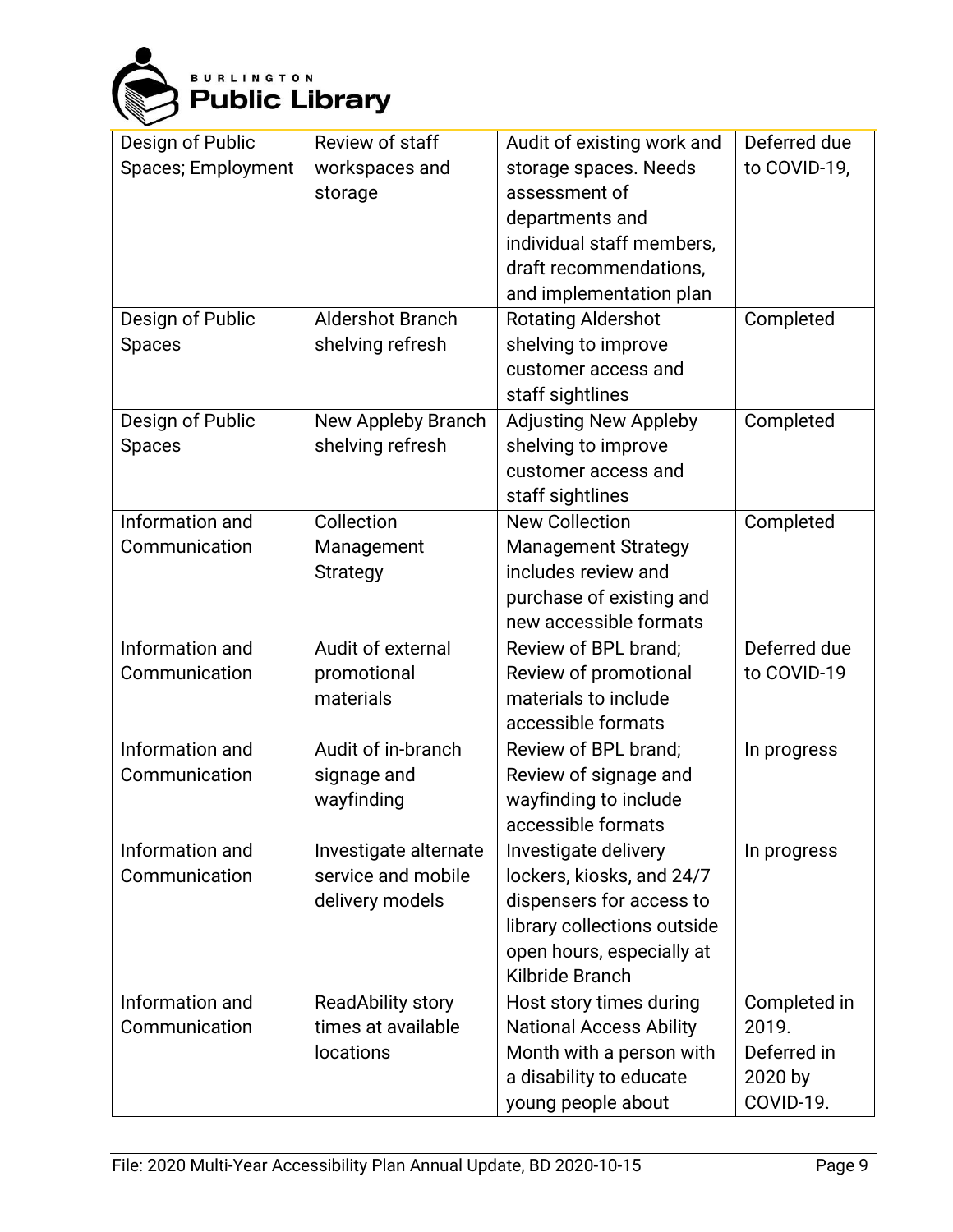

|                                   |                                                                                                                                                           | persons with disabilities<br>and break down barriers.<br>In partnership with the City<br>of Burlington Accessibility<br><b>Advisory Committee</b>                                                  |                                       |
|-----------------------------------|-----------------------------------------------------------------------------------------------------------------------------------------------------------|----------------------------------------------------------------------------------------------------------------------------------------------------------------------------------------------------|---------------------------------------|
| 2020                              |                                                                                                                                                           |                                                                                                                                                                                                    |                                       |
| <b>Customer Service</b>           | <b>Accessible Holds</b><br>service                                                                                                                        | Implemented during<br>COVID 19 to meet the<br>needs of VLS and or CELA<br>customers                                                                                                                | Ongoing                               |
| Design of Public<br><b>Spaces</b> | Enabling<br><b>Accessibility Fund:</b><br>for projects that<br>make communities<br>and workplaces<br>more accessible for<br>persons with<br>disabilities. | <b>EAF Grant application for</b><br>17 internal doors to be<br>converted to accessible<br>doors at Brant Hills<br><b>Branch, Tansley Woods</b><br>Branch, Aldershot Branch<br>and Central Library. | Pending grant<br>approval.            |
| Design of Public                  | <b>Southeast Service</b>                                                                                                                                  | <b>Relocation of New</b>                                                                                                                                                                           | In Process.                           |
| <b>Spaces</b>                     | Expansion                                                                                                                                                 | Appleby Branch to a new,<br>existing, or shared facility                                                                                                                                           | RFP reposted.                         |
| Design of Public<br><b>Spaces</b> | <b>Welcome Space</b><br>partnership                                                                                                                       | Explore becoming a<br>Welcome Space in<br>collaboration with the<br><b>Halton Social Capital</b><br>Committee                                                                                      | Deferred due<br>to COVID-19.          |
| Design of Public<br>Spaces        | Install automatic<br>Sliding doors at BH,<br>AL, NA                                                                                                       | Replace public<br>entrance/exit doors with<br>automatic sliding doors<br>for ease of use                                                                                                           | AL & NA<br>Completed<br>BH in process |
| Design of Public<br><b>Spaces</b> | <b>LED Retrofit</b>                                                                                                                                       | Improving lighting quality<br>at the Central Branch                                                                                                                                                | Ongoing                               |
| Design of Public<br><b>Spaces</b> | <b>Central Makerspace</b>                                                                                                                                 | Makerspace construction<br>adheres to design<br>standards with 40-inch-<br>wide doors and wiring for<br>an assisted opener.                                                                        | In process                            |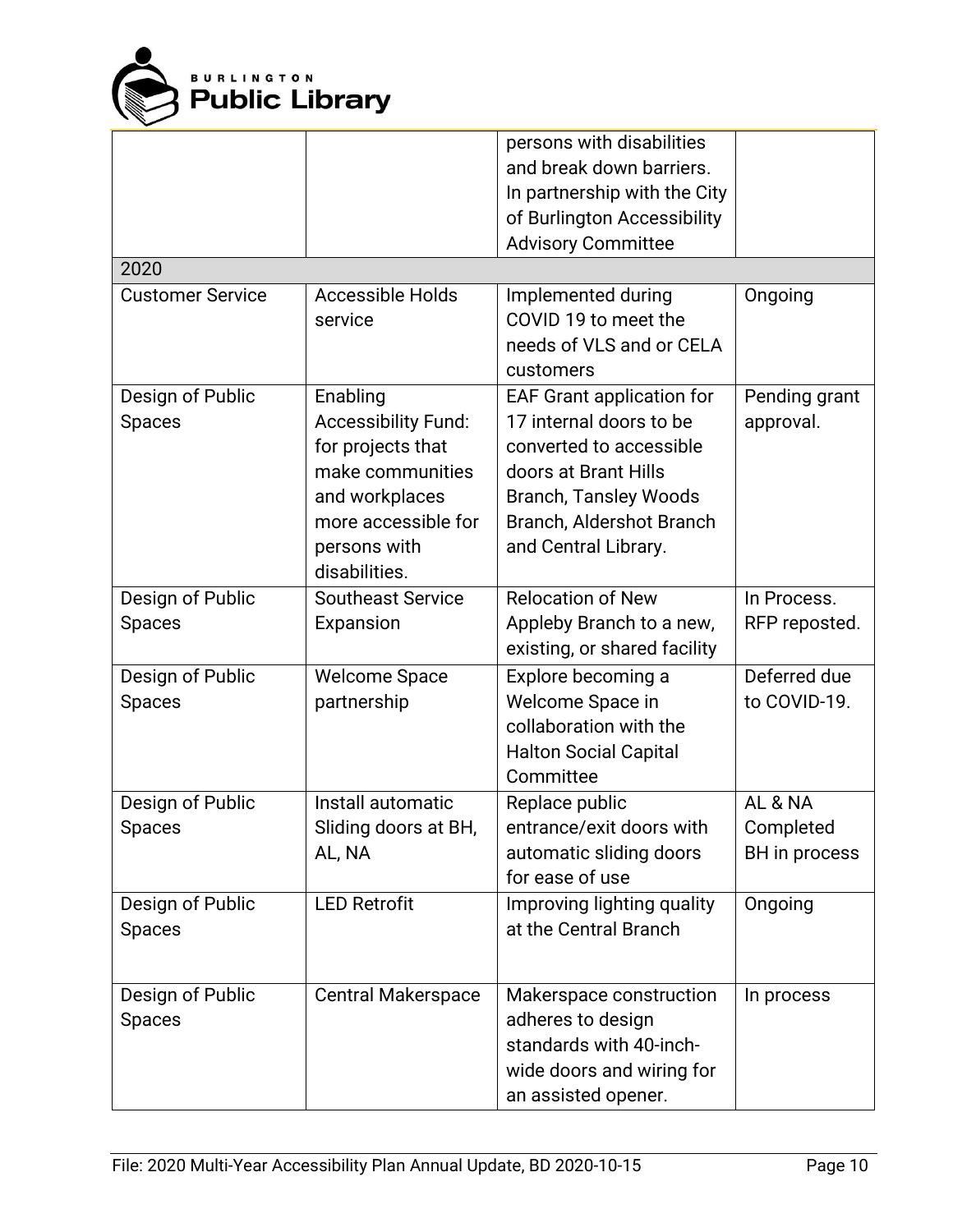

| Design of Public<br><b>Spaces</b><br>Design of Public<br><b>Spaces</b> | New Appleby Public<br>Washroom<br>Washroom<br>Upgrades to reduce<br>touchpoints               | Washroom renovation<br>included installation of a<br>call button, assisted<br>openers and barrier free<br>floor (i.e. no threshold)<br>Touchless flush and<br>faucets installed at NA, BH<br>and CT | Completed<br>Completed                |
|------------------------------------------------------------------------|-----------------------------------------------------------------------------------------------|-----------------------------------------------------------------------------------------------------------------------------------------------------------------------------------------------------|---------------------------------------|
| Design of Public<br><b>Spaces</b>                                      | Touchless soap and<br>sanitizer dispenser                                                     | Touchless soap and<br>sanitizers dispenser have<br>been installed at all<br>branches (except Kilbride)                                                                                              | Completed                             |
| Information and<br>Communication                                       | <b>Collection expansion</b><br>and digitization                                               | Refresh of physical and<br>virtual materials to include<br>updated information and<br>accessible formats                                                                                            | Ongoing                               |
| Information and<br>Communication                                       | Emerging<br>technologies and IT<br>infrastructure                                             | Updates to technologies<br>and equipment for staff<br>and public use                                                                                                                                | Ongoing                               |
| Information and<br>Communication                                       | Planned recognition<br>of International Day<br>of Persons with<br>Disabilities,<br>December 3 | In partnership with the<br><b>Burlington Accessibility</b><br><b>Advisory Committee</b>                                                                                                             | Planning<br>stage                     |
| Information and<br>Communication                                       | Accessibility of<br>website                                                                   | All public websites and<br>web content posted after<br>January 1, 2012 must<br>meet WCAG 2.0 Level AA<br>as required by the Access<br>to Ontarians with<br><b>Disabilities Act</b>                  | Complete                              |
| Information and<br>Communication                                       | File an accessibility<br>compliance report                                                    | Accessibility compliance<br>report to be filed by Dec<br>31, 2020 as required by<br>the Access to Ontarians<br>with Disabilities Act                                                                | To be<br>completed by<br>Dec 31, 2020 |